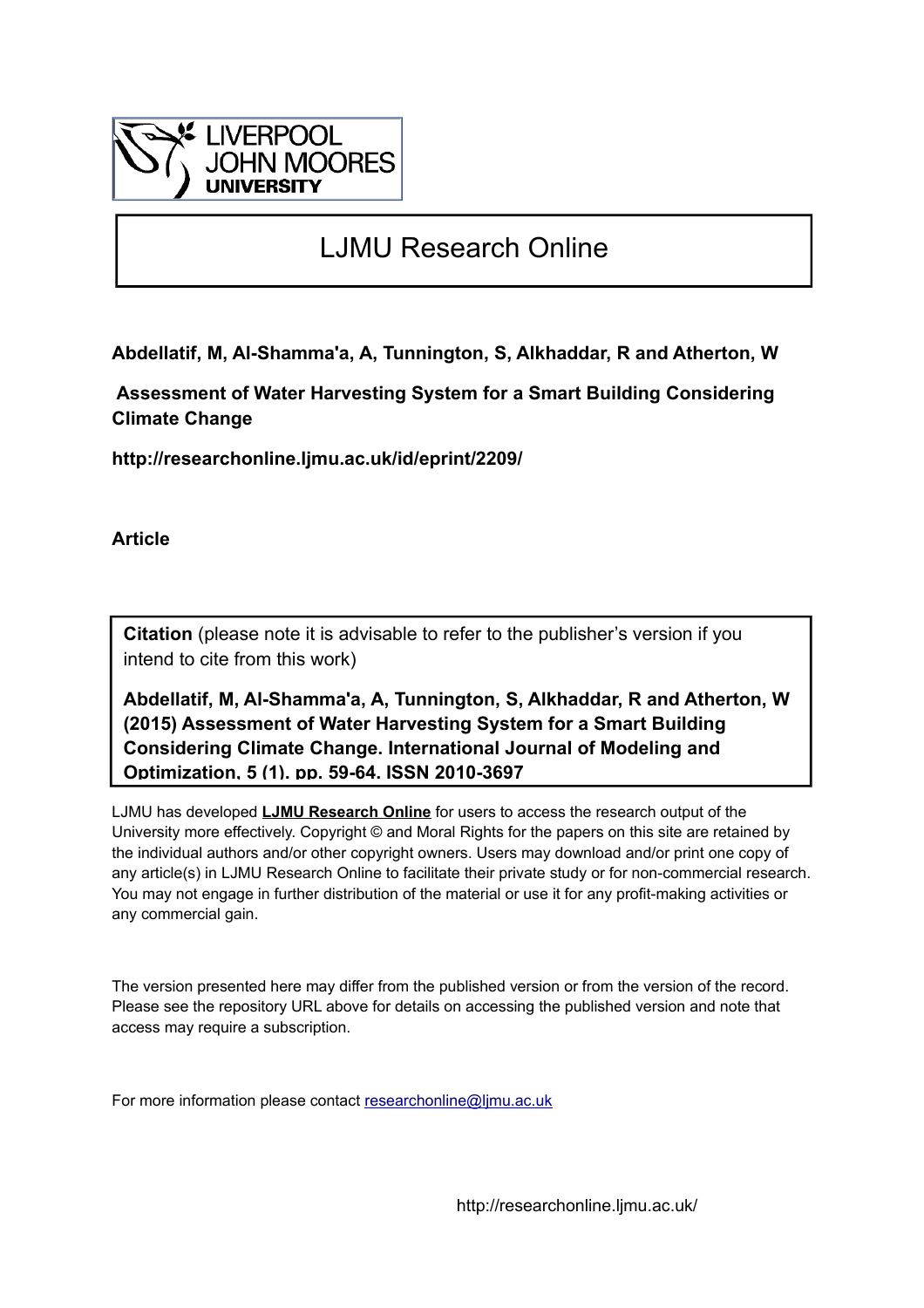# Assessment of a Water Harvesting System for a Smart Building Considering Climate Change

M. Abdellatif, A. Al-Shamma'a, S. Tunnington, R. Al khaddar, and W. Atherton

*Abstract***—With climate change now a reality rather than speculated possibility, the future change of rainfall patterns will affect the demand for potable water. Forthcoming regulatory changes will mean that over 90% of UK homes will have their water usage metered, making consumers more and more aware of how expensive the commodity of "common or garden" water has become. In this paper, the design of different rainwater harvesting (RWH) systems is evaluated for three residential properties of different roof areas. The design considered climate change effect and change in future rainfall for three periods 2020s, 2050s and 2080s under the high (AIFI) and low (B1) SRES scenarios in the NW of England. The RWH systems were shown to fulfill between 25% and 85% of WC, washing machine and outdoor use demand making the systems more valuable as a sustainable solution.**

*Index Terms***—Climate change, rainwater harvesting, rainfall, sustainability.**

## I. INTRODUCTION

Surcharging of stormwater drains is a problem that is exacerbated by intense rainfall and increasing development. Existing stormwater sewers become overloaded and surcharged, causing localised flooding incidents. If the stormwater discharges to a combined sewer then surcharging causes foul water to flood, which could have health implications as well as the potential to cause damage to property [1]. RWH can reduce flood risk in the UK (especially summer storms), save energy/carbon emissions (at least that associated with the displaced water) and save householders money.

RWH is now explicitly mentioned in UK key government documents such as the Building Research Establishment's Environmental Assessment Method [2] and the Code for Sustainable Homes [3]. A rating against the latter became mandatory for all new dwellings in May 2008, although developments only need to meet the minimum standard. Additionally, Future Water [4], the government's water strategy document and water company Strategic Direction Statements [5], identify that RWH has a part to play in urban water management strategies. Furthermore, the Draft Flood and Water Management Bill [6] promotes the use of sustainable drainage, defining such structures as 'any feature or aspect of a design that is designed to receive or facilitating the receipt of rainwater. 55% of treated water is used in

Manuscript received August 05, 2014; revised August 31, 2014.

The authors are with Liverpool John Moores University (e-mail: [m.e.abdellatif@ljmu.ac.uk,](mailto:m.e.abdellatif@ljmu.ac.uk) [a.al-Shamma'a@ljmu.ac.uk@ljmu.ac.uk,](mailto:M.E.Abdellatif@ljmu.ac.uk) sue@raincatcher.co.uk, [r.m.alkhaddar@ljmu.ac.uk,](mailto:r.m.alkhaddar@ljmu.ac.uk) [w.atherton@ljmu.ac.uk\)](mailto:w.atherton@ljmu.ac.uk).

households and the UK Government, under their Sustainable Building Strategy, suggests that a 25% reduction in potable water use in new buildings is necessary. This 25% reduction can be partly met by efficient appliances, but the remainder will need to be met by other means. Rainwater harvesting is seen as the most likely option [1].

A number of factors have so far contributed to the lack of progress in RWH. Ambiguity in the financial viability of RWH systems is a key reason; lack of experience and the absence of well-run demonstration sites are others [7]. Nevertheless, there has been a rise in the number of RWH systems being implemented in residential properties, new commercial buildings and in schools.

There are some studies that considered the RWH with mathematical modelling for purpose of design/performance assessment e.g. [7]-[10]. However, none of these considered the issue of climate change along with the water harvesting tank size.

The focus of this paper is mainly on RWH systems under climate change. So, long-term scenarios are therefore required to gain further knowledge of system behavior in order to develop robust and sustainable management for the buildings. Assessment for climate change is normally carried out by comparing future rainfall with the baseline period (1961-1990) as recommended by Intergovernmental Panel on climate change (IPCC), so on average a 30 years' time scale. This paper considers three future periods, the 2020s (2010-2039), the 2050s (2040-2069) and the 2080s (2070-2099).



Fig. 1. Location of the studied sites (Cumbria, Lancashire & Cheshire).

## II. SITES CHARACTERISTICS

This study selected three residential properties at Cumbria, Lancashire &Cheshire counties, represented by TW, WN and WR respectively in the North West of England (NW). The sites represent various climatic regions (the north, middle, and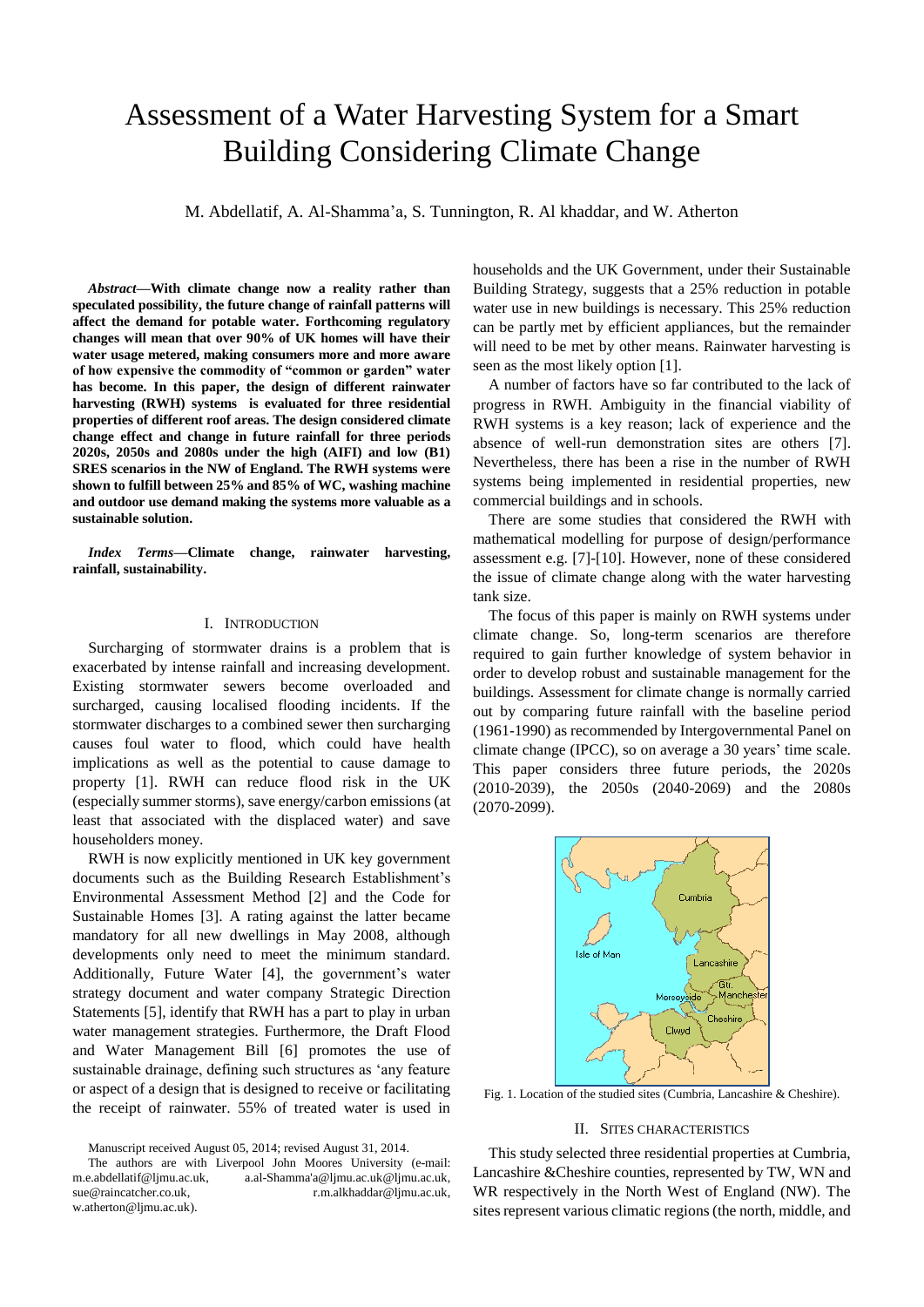the south), as shown in Fig. 1. The exposure of the NW region to westerly maritime air masses and the presence of extensive areas of high ground mean that the region is considered as one of the wettest places in the UK. The average annual rainfall in the highest parts of Cumbria is over 3200mm, in contrast to Manchester where the average annual rainfall is only 860mm [11]. Table I show characteristics of the sample properties considered in each site.

TABLE I: DESIGN PARAMETERS AND VALUES FOR THE STUDIED SITES

| Parameter               | Property 1 | Property 2 | Property 3 |
|-------------------------|------------|------------|------------|
| Roof area $(m2)$        | 60         | 100        | 150        |
| No. of occupants        |            |            |            |
| No. rooms               |            |            |            |
| Analysis period (years) | 30         | 30         | 30         |



Fig. 2. A flow chart illustrating the downscaling procedure with hybrid GLM-ANN.

## III. METHODOLOGY

### *A. Future Rainfall*

Time series of rainfall are generally required as input to impacts models when assessing potential impacts arising as a consequence of global climate change. In order to produce plausible scenarios of change, it is of considerable importance that realistic series of rainfall, which reflect the large-scale changes in the atmosphere, are employed.

Future rainfall has been projected at the three locations in a previous study see [12] using a combination of a Generalized Linear Model (GLM) and an Artificial Neural Network (ANN) (hereinafter known as the hybrid GLM-ANN model, Fig. 2). Unlike other downscaling techniques, the developed model uses a two-stage process to model rainfall; an occurrence process which uses the GLM with a logistic regression model and an amount process which uses an ANN network model trained with a Levenberg-Marquardt approach. The developed model was used to simulate future rainfall using climatic variables produced from HadCM3 GCM for emissions scenarios high (A1FI) and low (B1) scenarios to understand the relationship between climate change and hydrology in the selected sites, see [12] for calibration/verification of this model. The following is the description of the occurrence model (GLM),

$$
p_i(y_i) = \frac{1}{(1 + e^{-(x_i \beta_i)})}
$$
 (1)

 $y_i$  = response which represents the *i*th elements of the response vector *Y*.

 $\beta$ <sup>*i*</sup> = (*k*+1) column vector of unknown parameters to be estimated including the intercept.

 $x_i = (k+1)$  raw vector of explanatory variables (climate predictors) accounting for the *ith* observation (*i* =1…*N*).

 $k =$  Number of predictors.

A multi-layer feed forward artificial neural network (MLF-ANN) model was used to build a non-linear relationship between the observed rainfall amount series and the same selected set of climatic variables (predictors) used for the rainfall occurrence model [12].

## *B. Rainwater Harvesting Tank Sizing*

Based on the British Standard BS 8515, the rainwater tank must be big enough to hold 5% of the annual rainwater yield, or 5% of the annual non-potable water demand, whichever is the lesser and can be estimated as follows:

#### *1) Water yield*

Rainfall varies widely across the UK. Even sites quite close to each other can have quite different rainfall figures. The following equation gives the annual yield for water harvesting tank which is function of the annual rainfall depth.

$$
YR = (A.e.h.\eta.0.05)UF\tag{2}
$$

where:

 $YR$  = annual rainwater yield (5% of) to give tank size (litres)

- $A =$  collecting area  $(m<sup>2</sup>)$
- $e$  = yield coefficient 0.75 for tiled pitch roof

 $h =$  annual depth of rainfall (mm)

 $\eta$  = hydraulic filter efficiency- 90% minimum

 $UF =$  assumed utilization factor-0.75

The Baseline and future annual rainfall depths have been applied for water harvesting model yields for the three periods and the three sites under the high and low scenarios.

*2) Water usage (demand)*

Demand is dependent on the efficiency of appliances specified and purposes the rainwater will be used for. Demand is also dependent on the number of people and of days in the year the building is occupied and can be estimated as follows,

$$
DN = Pd.n.365.0.05
$$
 (3)

where:

 $DN =$  annual non-potable rainwater demand (5% of) to give tank size (litres)

 $Pd =$  daily non-potable requirements per person (litre)

Domestic daily WC demand is 33% of daily water use per person which is 150.

Domestic daily Outdoor demand is 3% of daily water use per person (150).

Domestic daily washing machine demand is 12% of daily water use per person (150).

 $n =$  number of occupants

Tank saving efficiency can also be calculated using the equation:

$$
YR/DN \tag{4}
$$

where,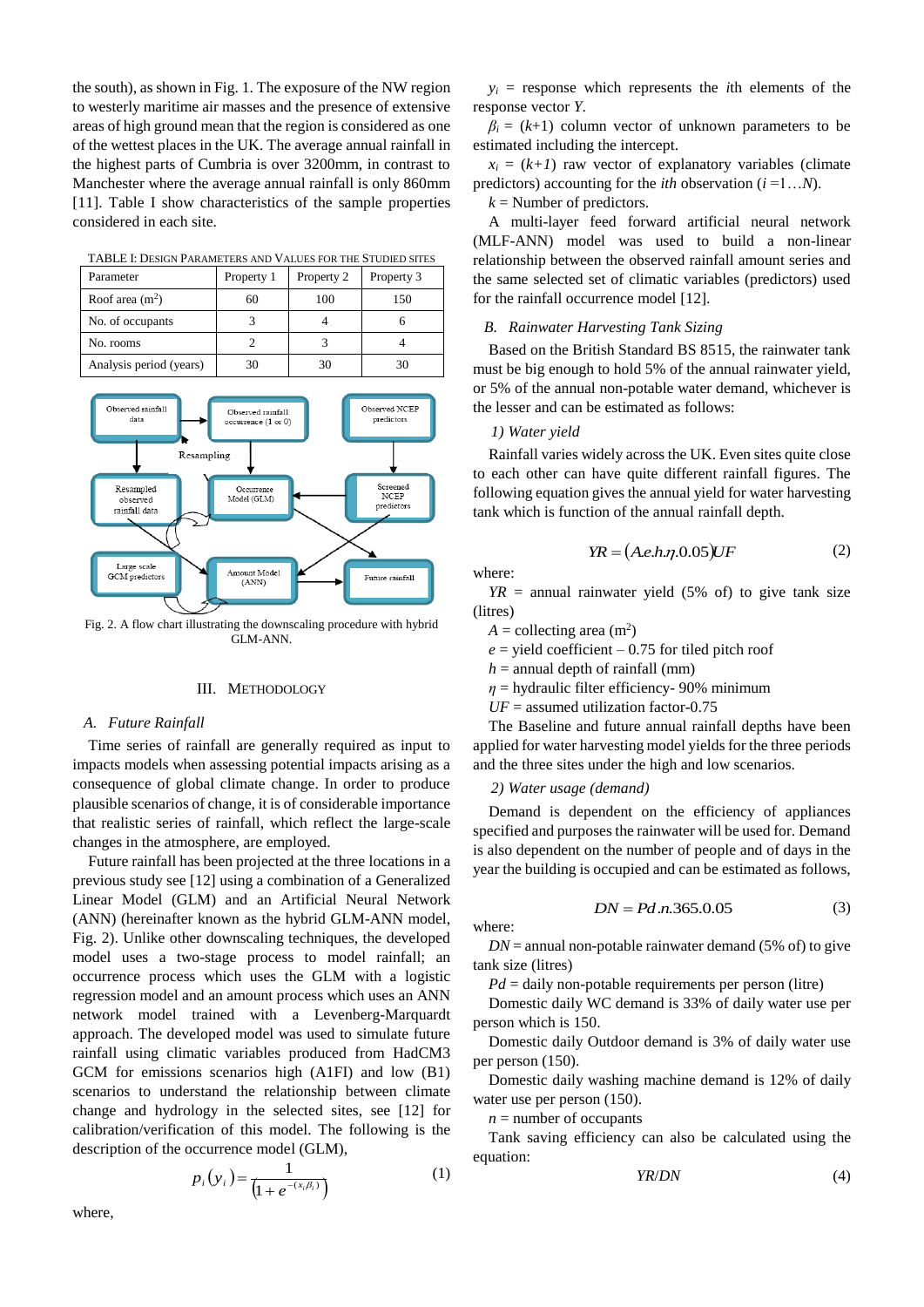## IV. RESULTS AND DISCUSSION

In order to verify whether the downscale rainfall model has the ability to capture the observed feature of each site an example of the verification has been presented below for both occurrence and amount (more details see [12]).

Monthly average wet days are indications of how often it rains in a month; it can be used as indirect measure of rainfall frequency. The visual plots in Fig. 3 show the monthly average wet days as well as dry days for the observed and simulated rainfall for the three sites for calibration and validation periods. All plots show that the occurrence model is well simulated by the GLM for all sites and periods which demonstrates that GLM is a good choice for downscaling future rainfall occurrence. This would entail the assumption that model parameters are assumed time invariant and would not change in the future.



Fig. 3. Average numbers of wet and dry days for observed and simulated occurrence model for the (a) Cumbria (b) Lancashire and (C) Cheshire.



Fig. 4. **Correlation (R)** root mean square error (RMSE) of rainfall amount model.

The efficiency and ability of the rainfall model to predict rainfall amount that best matched the observed rainfall are expressed here in terms of their correlation coefficient (R) and root mean square error (RMSE) and are presented in Fig. 4 for the overall period 1961-2001. The higher values of R and lower values of RMSE obtained by models built using the hybrid GLM-ANN approach indicate that this modelling approach has reasonable accuracy in reproducing the rainfall amount.

Trend study for observed rainfall data is widely used as a base reference or a caveat of climate change studies e.g. [13].

It can also provide a quick visual check for the presence of unreasonable values (outliers). However, the usefulness of trend study is always being questioned. Possible trends in the data are investigated to offer an historical context before further climate change assessments in this work.

Fig. 5 shows the series plots and their trend lines for the average monthly rainfall for each station. Annual monthly rainfall series has no significance trend for all stations, based on the Wald test [14]. So generally, the plots indicate that climate change did not take place during the observed period of data (1961-2001) for these locations, due to inclusion of the control period 1961-1990 in the trend study where the climate is considered normal as reported by the IPCC.

Another analysis for the observed rainfall is the Inter-stations relationship. The daily rainfall box plots are different across the sites for the entire statistics, especially the 3rd percentile; median and maximum (see Fig. 6). In these figures, the effects of threshold on rainfall distributions are also investigated for the three sites. Selecting threshold is important because it is related to the definition of the occurrence of a rainfall event, the limitations inherent to the measurement of rainfall and the recording equipment.



Fig. 5. The average monthly rainfall series with linear trend lines annual at Cumbria, Lancashire & Cheshire (top to bottom).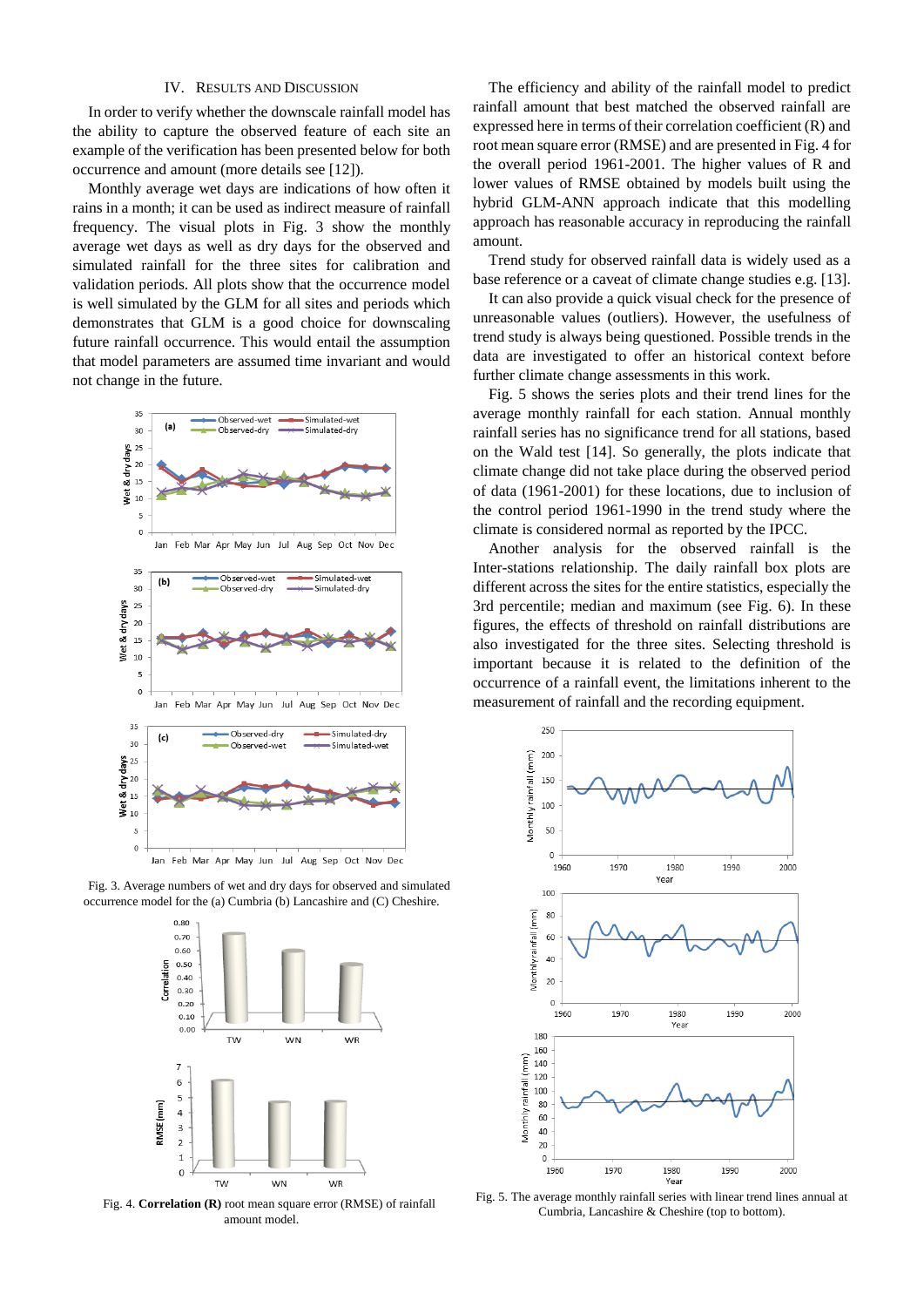

Fig. 6. The daily rainfall box plots across Cumbria (TW), Lancashire (WN) &Cheshire (WR) for annual time series for 1961-2001.

Projection of future rainfall has been assessed. In Fig. 7 the small vertical error bars displayed at each point show the maximum and minimum of the annual average rainfall amount values of 30 years for 2020s, 2050s and 2080s. The annual rainfall, the maximum and minimum average rainfall can slightly increase or decrease for the three future periods at all sites.



Fig. 7. Average annual rainfalls at the three sites in the future for A1FI (upper) and B1 (lower). The error bar indicates the minimum and maximum rainfall.

The impact of the projected future rainfall on RWH has been assessed. Results in Fig. 8 reveals that future annual yield for RWH at the three properties in Cumbria are projected to experience significant increase for the tested high scenario (A1FI), especially in 2080s where the yield could reach up to 11% as a maximum. However, in the Lancashire (WN) and Cheshire (WR) results have shown a very slight rise, which is attributed to the location of Cumbria being in the wettest region in North-western England compared to others. The increase in annual yield significantly affects the amount of water supply saving with the same ratio for WC, outdoor and washing machines, with a larger amount for properties 2 and 3 due to larger roof area. The corresponding potable water saving at all sites will go up ranging between 27%-85% with the largest amount associated with the 2080s compared with 26%-77% of the base period. For the low scenario, the picture is somehow different where (Fig. 9) it is anticipated some decline in the annual yield and saving of RWH. The yield reduction could reach up to 3% at the three studied sites and for different property sizes as they suffer from a reduction in the rainfall; however there is still significant annual future saving between 25%-75% compared with 27%-77% of the base period.



Fig. 8. Annual water yield and saving for water harvesting tank for the three future periods compared with baseline period under the high (A1FI) scenario for Cumbria (upper), Lancashire (middle) and Cheshire (lower).



Fig. 9. Annual water yield and saving a for WHR tank for the three future periods compared with baseline period under the low (B1) scenario for Cumbria (upper), Lancashire (middle) and Cheshire (lower)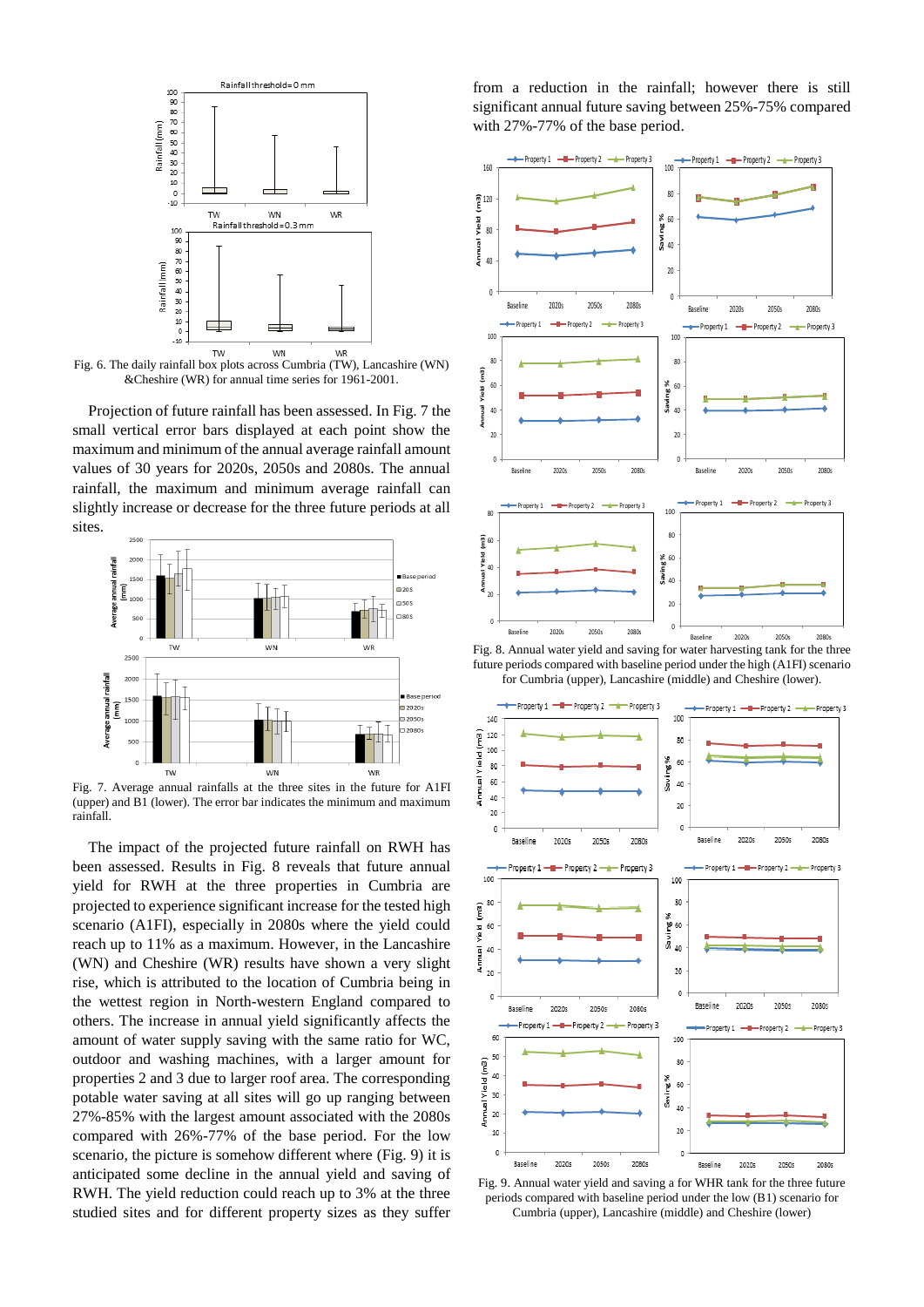Impact on the RWH tank size is also investigated and results have been given in Table II, Table III and Table IV for Cumbria, Lancashire and Cheshire. From the Tables, it is clear that the tank design is expected to change gradually in the far future under A1FI scenario however; under the low scenario consistent drops are evident except in 2050s for Cheshire with very marginal contributions of 1%. This could be due to the warm climate in this region which contributes to high evaporation and thus much rainfall. The increase in A1FI would range between 2%-11% with a large contribution from Cumbria.

TABLE II: PROPOSED FUTURE RWH TANK SIZE (LITRES) IN CUMBRIA (BOLD INDICATES AN INCREASE IN TANK SIZE)

| Time<br>period | Property 1 |        | Property 2 |        | Property 3 |        |
|----------------|------------|--------|------------|--------|------------|--------|
|                | A1FI       | B1     | A1FI       | B1     | A1FI       | B1     |
| Base<br>period | 2433.0     | 2433.4 | 4055.1     | 4055.7 | 6082.6     | 6083.5 |
| 2020s          | 2327.3     | 2348.1 | 3878.8     | 3913.6 | 5818.2     | 5870.3 |
| 2050s          | 2490.7     | 2391.4 | 4151.2     | 3985.7 | 6226.8     | 5978.5 |
| 2080s          | 2694.1     | 2353.1 | 4490.2     | 3921.9 | 6735.4     | 5882.9 |

TABLE III: PROPOSED FUTURE RWH TANK SIZE (LITRES) IN LANCASHIRE (BOLD INDICATES AN INCREASE IN TANK SIZE)

| Time<br>period | Property 1 |        | Property 2 |        | Property 3 |        |
|----------------|------------|--------|------------|--------|------------|--------|
|                | A1FI       | B1     | A1FI       | B1     | A1FI       | B1     |
| Base<br>period | 1554.4     | 1554.4 | 2590.6     | 2590.6 | 3885.91    | 3885.9 |
| 2020s          | 1554.6     | 1539.6 | 2591.0     | 2566.0 | 3886.53    | 3849.1 |
| 2050s          | 1593.0     | 1506.1 | 2655.0     | 2510.1 | 3982.56    | 3765.2 |
| 2080s          | 1593.0     | 1507.3 | 2655.0     | 2512.1 | 3982.56    | 3768.2 |

TABLE IV: PROPOSED FUTURE RWH TANK SIZE (LITRES) IN CHESHIRE (BOLD INDICATES AN INCREASE IN TANK SIZE)

| Time<br>period | Property 1 |        | Property 2 |        | Property 3 |        |
|----------------|------------|--------|------------|--------|------------|--------|
|                | A1FI       | B1     | A1FI       | B1     | A1FI       | B1     |
| Base<br>period | 1054.5     | 1054.5 | 1757.5     | 1757.5 | 2636.3     | 2636.3 |
| 2020s          | 1089.3     | 1036.6 | 1815.6     | 1727.7 | 2723.3     | 2591.5 |
| 2050s          | 1148.6     | 1063.0 | 1914.3     | 1771.6 | 2871.5     | 2657.5 |
| 2080s          | 1148.6     | 1019.8 | 1914.3     | 1699.6 | 2871.5     | 2549.4 |

### V. CONCLUSION

Using rainwater in buildings reduces demand for potable water and reduces storm water problems in overloaded sewers, both are urgent requirements as a sustainable technology to create smart building.

The design of RWH systems for three properties at three selected sites in of North West of England has been evaluated using a simple approach (based on British Standard BS 8515). The three systems for the properties use the same parameter values and future rainfall for the sites with change only in roof area and occupants. The effect of projected future rainfall shows that design and saving efficiency of the system are affected with the climate change especially under the high scenario of the IPCC. This would necessitate the engineer to consider the climate change when designing the RWH system.

## ACKNOWLEDGMENT

This study is conducted as part of a research programme at the Low Carbon Innovation Hub, Liverpool John Moores University. The authors, in particular, would like to acknowledge the financial support rendered by European Regional Development Fund 2007-2013 (ERDF, X03166PR). Special thanks are due United Utilities and MWH Ltd for providing rainfall data.

#### **REFERENCES**

- [1] C. Hassell. Rainwater Harvesting in the UK- A solution to increasing water shortages. [Online]. Available: [www.ech2o.co.uk/downloads/delhiabstract.pdf](http://www.ech2o.co.uk/downloads/delhiabstract.pdf)<br>Environmental Assessment Method. [Online].
- [2] Environmental Assessment Method. [Online]. Available: http://www.breeam.org/.
- [3] Draft Strategy for Sustainable Construction: A consultation paper. Department for Business, Enterprise and Regulatory Reform. [Online]. Available: [http://www.berr.gov.uk/files/file40641.pdf.](http://www.berr.gov.uk/files/file40641.pdf)
- [4] DEFRA. Future Water: The Government's Water Strategy for England. February. [Online]. Available: [http://www.defra.gov.uk/environme](http://www.defra.gov.uk/environm)nt/water/strategy/pdf/future-water .pdf.
- [5] OFWAT. Strategic Direction Statements. OFWAT. [Online]. Available:
- [http://www.ofwat.gov.uk/aptrix/ofwat/publish.nsf/Content/nav](http://www.ofwat.gov.uk/aptrix/ofwat/publish.nsf/Content/na)igation -pr09sds.
- [6] DEFRA. Draft Flood and Water Management Bill. DEFR. [Online]. Available:

<http://www.defra.gov.uk/corporate/consult/flood-water-bill/index.htm> [7] S. Ward, F. A. Memon, and D. Butler, "Rainwater harvesting:

- model-based design evaluation," *Water Science & Technology*, vol. 6, no.1, pp. 85-96, 2010.
- [8] R. M. Roebuck and R. M. Ashley, "Predicting the hydraulic and life-cycle cost performance of rainwater harvesting systems using a computer based modelling tool," in *Proc. the 7th International Conference on Urban Drainage and 4th International Conference on Water Sensitive Urban Design, Melbourne*, Australia, 2–7 April, 2006, vol. 2, pp. 2699–2706.
- [9] Y. Kim and M. Han, "A Rainfall-storage-runoff (RSR) model for the design of a rainwater tank effective for flow control in urban drainage pipes," in *Proc. the 2nd IWA International Rainwater Harvesting Workshop*. Beijing, China, 11 September 2006.
- [10] A. Fewkes and P. Warm, "A method of modelling the performance of rainwater collection systems in the UK," *Serv. Eng. Res. Technol*. vol. 2, pp. 257–265, 2000.
- [11] Met office. North West England and Isle of Man. [Online]. Available at: http://www.metoffice.gov.uk/climate/uk/nw.
- [12] M. Abdellatif, W. Atherton, and R. Alkhaddar, "Hybrid generalized linear and Lavender–Marquardt artificial neural network approach for downscaling future rainfall in North Western England," *Hydrology Research J*. vol.44, no. 6, pp. 1084–1101, 2013.
- [13] G. Jenkins, M. Perry, and G. Prior, *The Climate of the United Kingdom and recent Trends, Met Office Hadley Centre*, Revised edition, ISBN 978-1-906360-05-4. 2009.
- [14] A. J. Dobson. *An Introduction to Generalized Linear Models*. London, Chapman & Hall / CRC. 2002



**M. Abdellatif** was born in Sudan in 1974. She received her PhD in civil engineering from Liverpool John Moores University (LJMU) UK in 2013.

She is currently working as researcher at the Low Carbon Innovation Hub at LJMU and worked previously as Lecturer. She involved in many research projects at Unesco and is Chair of Water Resource in Sudan. She has a number of publications, the recent ones are:

M. Abdellatif, *Causes, Impacts, and Solutions to Global Warming*, New York, US, Springer, 2013, ch. 12.

M. Abdellatif, "A hybrid generalised linear and Levenberg-Marquardt ANN approach for downscaling future rainfall," *Hydrology Research Journal*, vol.44, no. 6, pp. 1084-1101, 2013.

Her current research areas of interests are: Urban Drainage Systems Modelling, Climate Change Impact Modelling, Environmental Modelling, Surface Water Hydrology and Rainfall Extremes Analysis.

Dr. Abdellatif has a number of awards: Full scholarship to attend the Impact World 2013 Workshop, Potsdam Institute, Potsdam, Germany, May 2013. Best paper award at the GCGW conference, July, 2012, ITU, Istanbul, Turkey. Best paper award at 7th Annual Bean Conference, May, 2012, LJMU, Liverpool, UK. Studentship from the School of